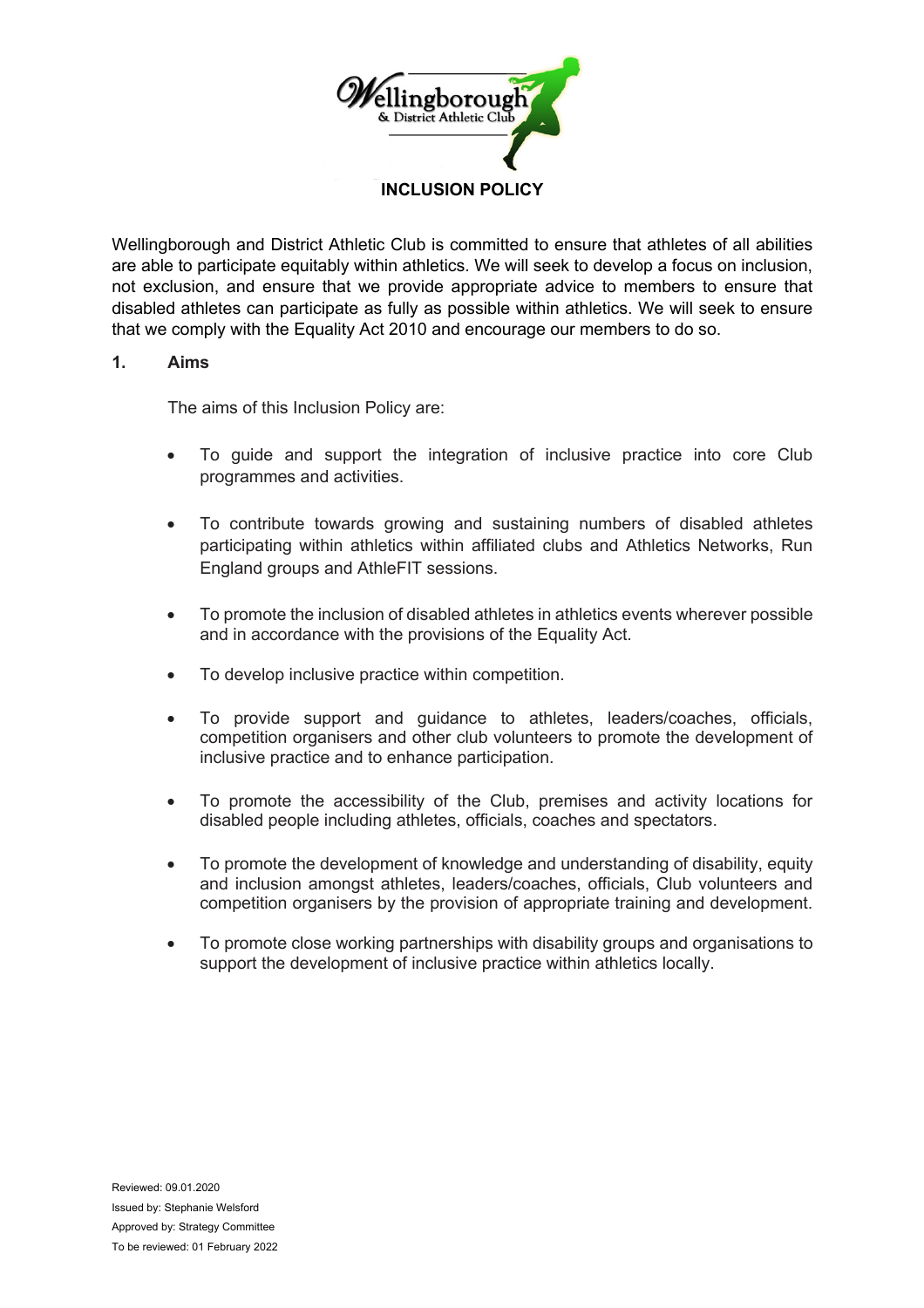

### **2. The Equality Act 2010**

### **2.1 Definition of a disabled person**

The Equality Act ("**the Act**") defines a disabled person as someone who has a physical or mental impairment that has a substantial and long-term adverse effect on his or her ability to carry out normal day-to-day activities. For these purposes:

- Substantial means neither minor nor trivial:
- Long term means that the effect of the impairment has lasted or is likely to last for at least 12 months (there are special rules covering recurring or fluctuating conditions); and
- Normal day-to-day activities include everyday things like eating, washing, walking and going shopping.

People who have had an impairment in the past that meets this definition are also covered by the scope of the Act. There are additional provisions relating to people with progressive conditions.

# **2.2 The key provisions of the Act**

Under the Act it is unlawful:

- To discriminate against a disabled person because of their disability; and
- For any organisation or service provider to treat disabled people unfavourably because of something arising in consequence of their disability, unless such treatment can be justified (i.e. unless the treatment is a "proportionate means of achieving a legitimate aim").

Organisations and service providers must also make reasonable adjustments for disabled people in relation to both their service provision and any physical features of their premises to overcome physical barriers to access.

In relation to reasonable adjustments, the law requires that organisations and service providers make reasonable adjustments in anticipation that they will have disabled members/participants. Thus, an athletics club/group or race organiser cannot wait until a disabled athlete makes a request to join the club or enter a race before taking action. They should instead identify what reasonable adjustments should be made to enable disabled people to participate and should then set out a reasonable timescale for the implementation of those adjustments.

Furthermore, to comply with the Act, organisations, athletics clubs and race organisers must consider what reasonable adjustments may be necessary to ensure that their club/group or race is accessible for disabled people who may wish to participate as coaches, officials, volunteers and spectators as well as athletes.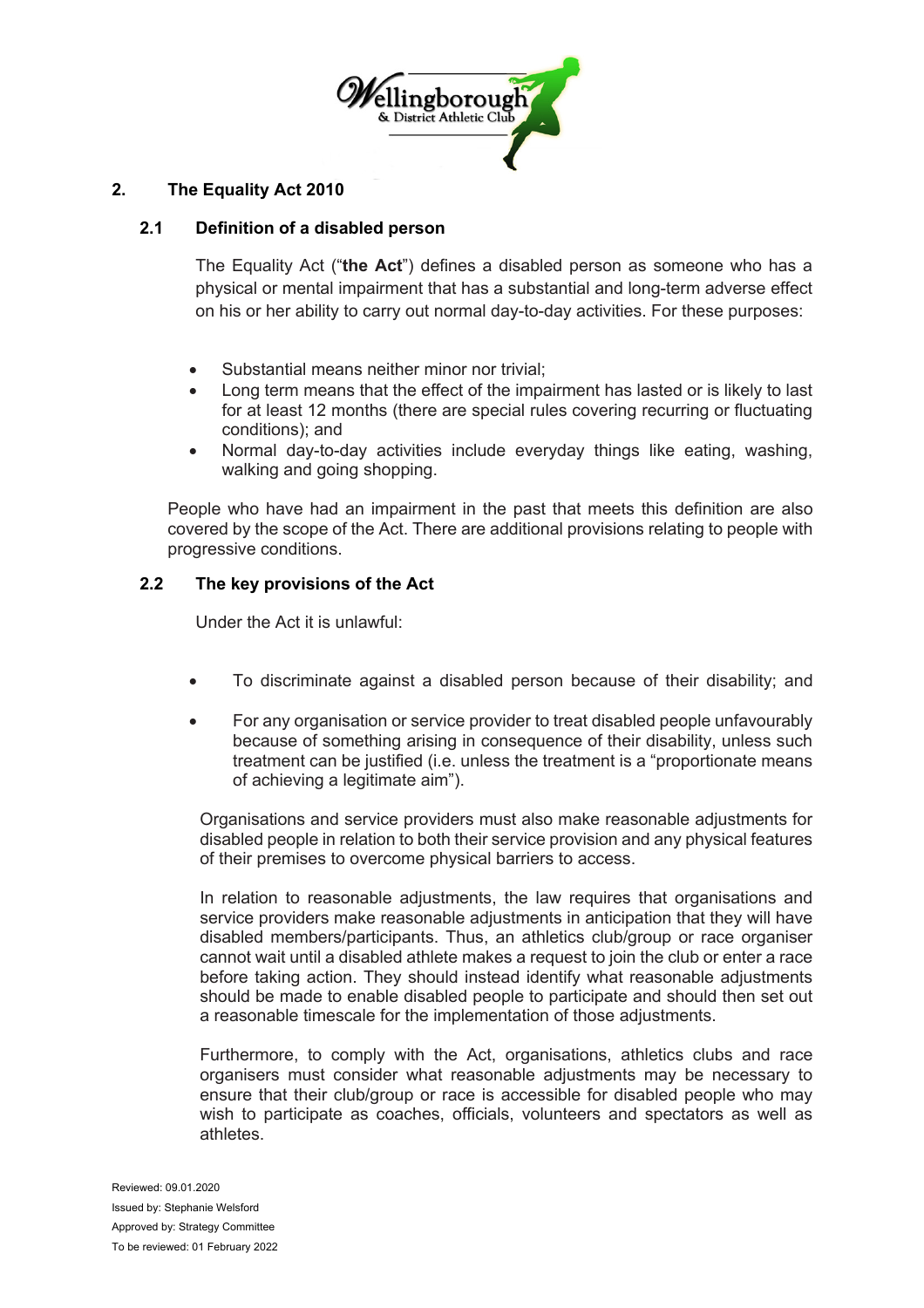

# **3. Inclusive Practice**

The Inclusion Policy is not just about access to facilities but is intended to promote a change in attitudes and to improve opportunities for disabled people to participate in athletics. There are a number of measures that we will take to ensure that we are working under the guidance of the Policy and within the requirements of the Equality Act (2010).

# **3.1 We will provide a welcoming environment**

Establishing a positive and welcoming approach is one of the most effective ways of encouraging disabled people to participate.

We will think positively about how we can include disabled people rather than focusing on potential barriers to participation.

We will consider how athletics in general and the club/group/event are promoted. For example, by positively welcoming and encouraging participants from local disability organisations, by providing information in formats which are accessible to disabled people and by using appropriate imagery.

Disabled people will be encouraged to contact us to discuss their needs and requirements to facilitate inclusion and we will ensure we consider what reasonable adjustments could be made to enable them to participate.

We will develop the knowledge and understanding of key staff, club/group or event officials, coaches, leaders and other volunteers, of disability, equity and inclusive practice by providing appropriate guidance and training.

### **3.2 We will talk to disabled people**

We will, so far as is reasonably possible, consult with relevant groups and with prospective disabled individuals about their needs and requirements.

We will not make assumptions and will try to speak to disabled people about the reasonable adjustments they believe might be made to enable them to participate and to discuss how these could be made.

If a risk assessment indicates that an event/activity might be unsafe for individuals with particular impairments we will where possible try and discuss with any disabled athletes wanting to participate.

### **3.3 We will provide access to facilities**

We will undertake a review of the accessibility of facilities including car parking, toilets, changing facilities, access to buildings and other facilities and discuss with facility providers e.g. schools or Local Authorities about the provisions that they have in place to meet the requirements of the Equality Act (2010).